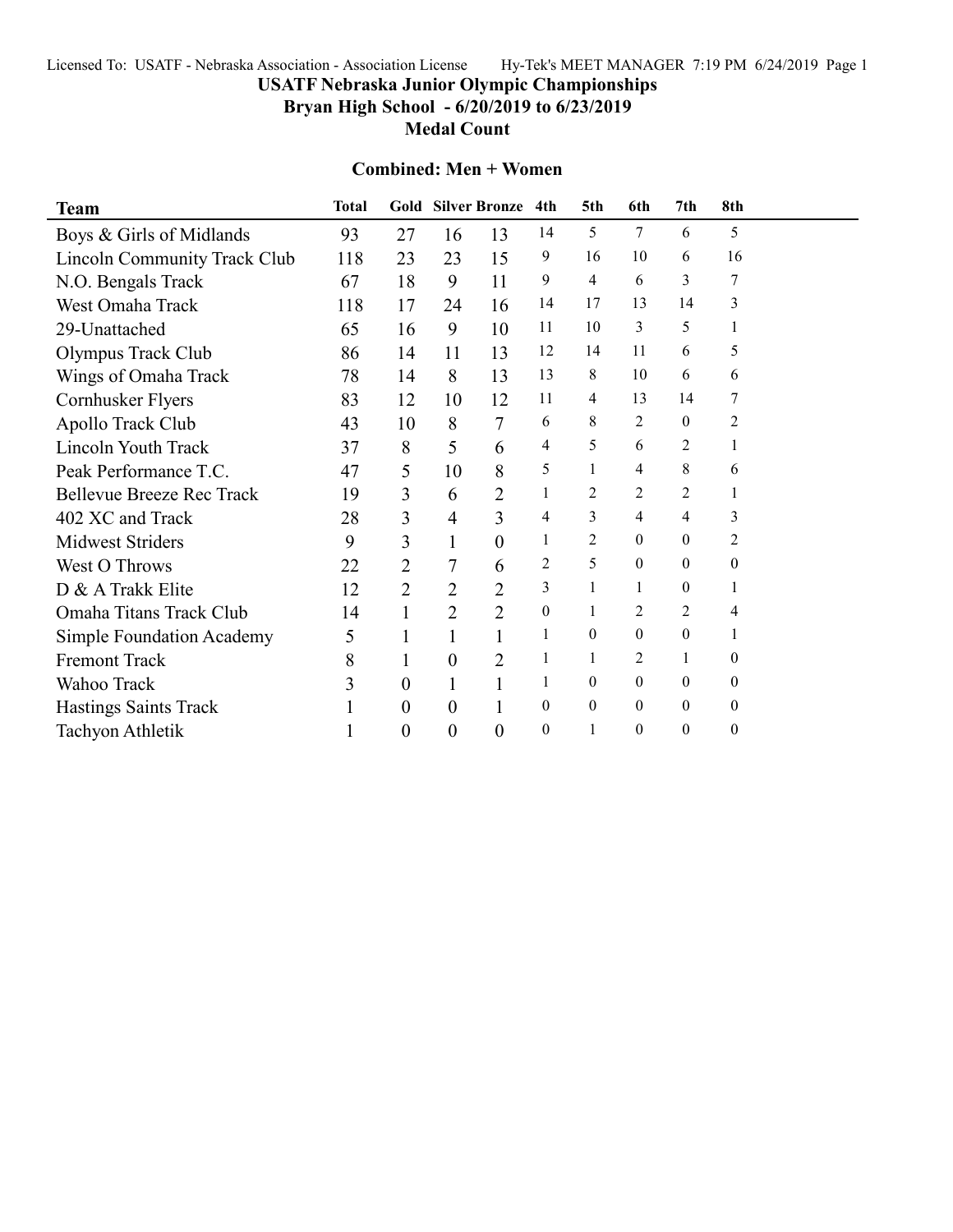## Licensed To: USATF - Nebraska Association - Association License Hy-Tek's MEET MANAGER 7:19 PM 6/24/2019 Page 2

# **USATF Nebraska Junior Olympic Championships**

**Bryan High School - 6/20/2019 to 6/23/2019**

#### **Medal Count**

**Men**

| <b>Team</b>                      | <b>Total</b> | Gold           |                | <b>Silver Bronze</b> | 4th              | 5th      | 6th              | 7th              | 8th            |  |
|----------------------------------|--------------|----------------|----------------|----------------------|------------------|----------|------------------|------------------|----------------|--|
| Boys & Girls of Midlands         | 45           | 15             | 9              | 6                    | 5                | 2        | 2                | 4                | $\overline{2}$ |  |
| Olympus Track Club               | 51           | 12             | 6              | 8                    | 3                | 10       | 8                | 2                | 2              |  |
| Lincoln Community Track Club     | 52           | 11             | 7              | 8                    | 3                | 6        | 5                | 4                | 8              |  |
| 29-Unattached                    | 39           | 11             | 4              | 5                    | 6                |          | 2                | 3                |                |  |
| West Omaha Track                 | 69           | 7              | 17             | 10                   | 10               | 10       | 5                | 8                | $\overline{2}$ |  |
| N.O. Bengals Track               | 33           | 7              | 4              | $\overline{7}$       | 5                | 1        | 5                | 1                | 3              |  |
| Wings of Omaha Track             | 39           | 5              | 3              | 4                    | 9                | 5        | 6                | 3                | 4              |  |
| Lincoln Youth Track              | 23           | 5              | 2              | 4                    | 3                | 3        | 3                | 2                |                |  |
| Peak Performance T.C.            | 24           | $\overline{4}$ | 5              | 4                    | 3                |          | 1                | 2                | 4              |  |
| Apollo Track Club                | 15           | 4              | 4              | $\overline{2}$       | 2                | 3        | $\boldsymbol{0}$ | $\theta$         | 0              |  |
| 402 XC and Track                 | 19           | 3              | 3              |                      | 3                | 3        | $\overline{c}$   | 2                | 2              |  |
| <b>Bellevue Breeze Rec Track</b> | 11           | 2              | 6              | 0                    | $\mathbf{0}$     | $\theta$ | 1                |                  |                |  |
| <b>West O Throws</b>             | 12           |                | 4              | 2                    | 1                | 4        | $\boldsymbol{0}$ | $\theta$         | 0              |  |
| Cornhusker Flyers                | 44           |                | 2              | 6                    | 7                | 2        | 11               | 10               | 5              |  |
| Omaha Titans Track Club          | 11           |                | $\overline{2}$ | $\overline{2}$       | $\theta$         | $\theta$ | 1                | 1                | 4              |  |
| <b>Simple Foundation Academy</b> | 5            |                |                |                      | 1                | $\theta$ | 0                | $\theta$         |                |  |
| <b>Fremont Track</b>             | 6            |                | $\overline{0}$ | 2                    | $\mathbf{0}$     | 1        | 1                | 1                | 0              |  |
| D & A Trakk Elite                | 6            |                | $\theta$       | $\theta$             | 3                |          |                  | $\theta$         | 0              |  |
| <b>Midwest Striders</b>          |              | 0              | $\theta$       | $\overline{0}$       | $\boldsymbol{0}$ |          | $\boldsymbol{0}$ | $\boldsymbol{0}$ | 0              |  |